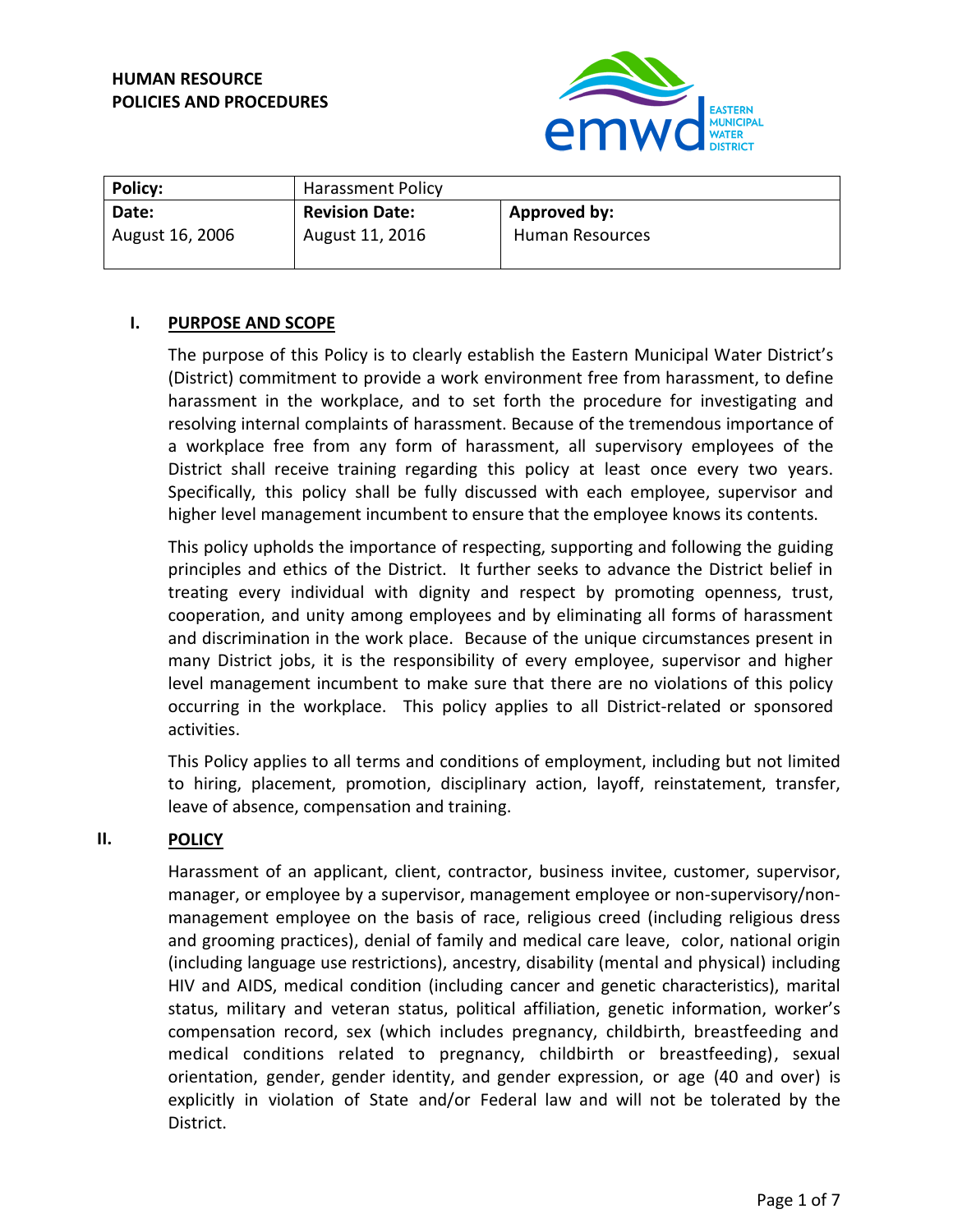EASTERN MUNICIPAL WATER DISTRICT HARASSMENT POLICY

Employees, supervisors or managers found to be participating in any form of job based harassment or retaliating against any other employee shall be subject to disciplinary action up to and including discharge from employment pursuant to the Employee Discipline Policy.

#### **III. RESPONSIBILITIES**

Management: It is the responsibility of management to develop this policy, keep it up to date, and to ensure that any violation of this policy brought to their attention is dealt with fairly, completely, timely, and impartially. All managers also have the responsibility of setting the proper example.

Supervision: It is the responsibility of supervision to enforce the policy, to make a periodic review with each employee to ensure they know the policy and to regularly check the workplace and environs to ensure the policy is being followed. When a deviation from this policy is noted or reported, supervisors shall bring this information to management immediately. All supervisors also have the responsibility of setting the proper example.

Non-supervisory/non-management employees: It is the responsibility of every employee to know the policy and to follow the policy. It is imperative that every employee treats every other employee with dignity and respect consistent with the District's guiding principles.

## **IV. DEFINITIONS**

For purposes of clarification, harassment includes but is not limited to the following behaviors:

- A. Verbal Harassment- Epithets, derogatory comments, slurs, propositioning, or otherwise offensive words or comments on the basis of race, religious creed (including religious dress and grooming practices), denial of family and medical care leave, color, national origin (including language use restrictions), ancestry, disability (mental and physical) including HIV and AIDS, medical condition (including cancer and genetic characteristics), marital status, military and veteran status, political affiliation, genetic information, worker's compensation record, pregnancy (includes childbirth, breastfeeding, and medical conditions related to pregnancy), sexual orientation, gender, gender identity, and gender expression, or age (40 and over)whether made in general, directed to an individual, or to a group of people regardless of whether the behavior was intended to harass. This includes but is not limited to inappropriate sexually oriented comments on appearance, including dress or physical features, sexual rumors, code words, and race oriented stories.
- B. Physical Harassment Assault, impeding or blocking movement, leering, or the physical interference with normal work, privacy or movement when directed at an individual on the basis of race, religious creed (including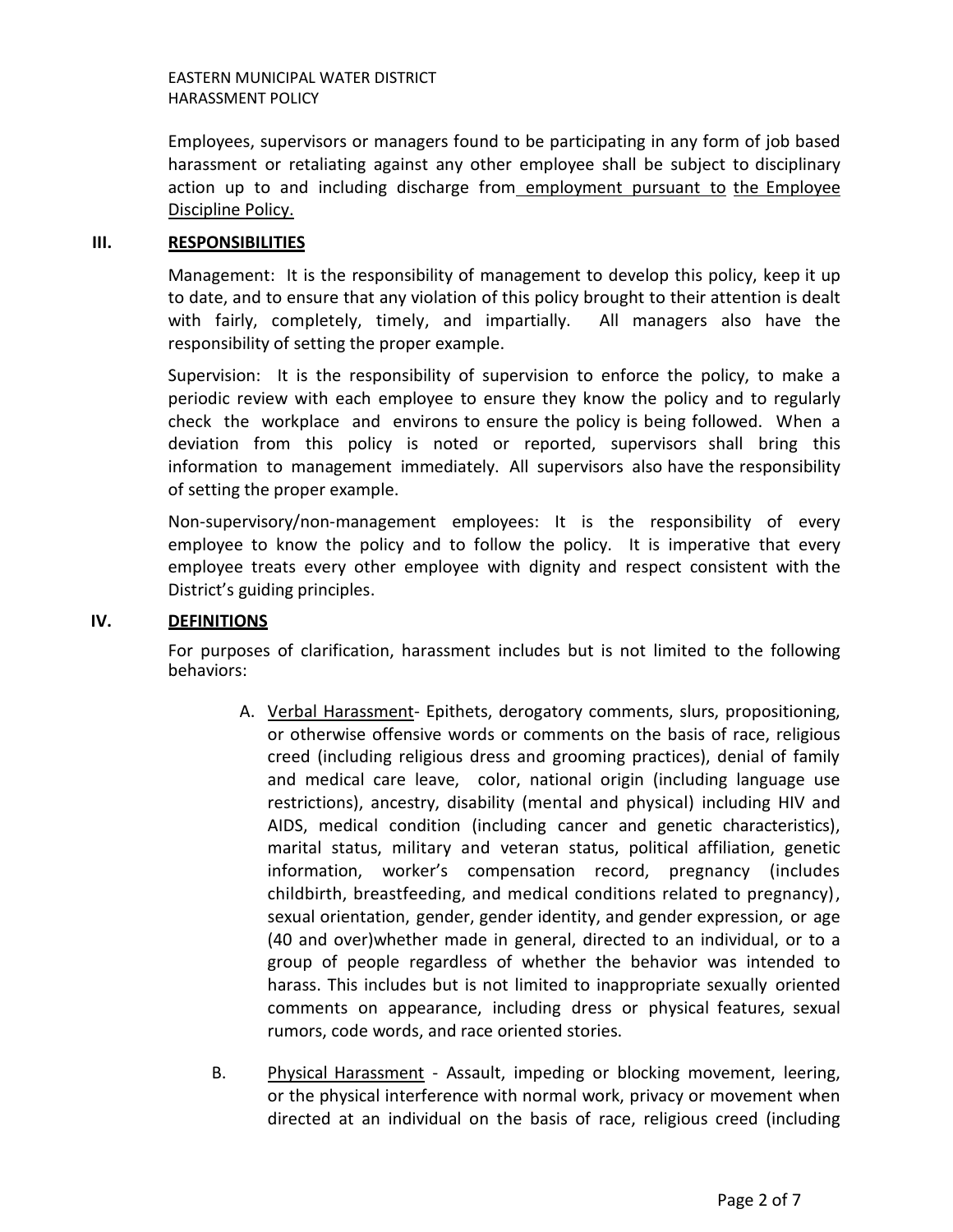religious dress and grooming practices), denial of family and medical care leave, color, national origin (including language use restrictions), ancestry, disability (mental and physical) including HIV and AIDS, medical condition (including cancer and genetic characteristics), marital status, military and veteran status, political affiliation, genetic information, worker's compensation record, pregnancy (includes childbirth, breastfeeding and medical conditions related to pregnancy), sexual orientation, gender, gender identity, and gender expression, or age (40 and over) of any individual. This includes pinching, patting, grabbing, inappropriate behavior in or near bathrooms, rest/sleeping facilities and eating areas, or making explicit or implied threats or promises in return for submission to physical acts.

- C. Visual or Written Forms of Harassment Derogatory, prejudicial, stereotypical or otherwise offensive posters, photographs, cartoons, notes, cards, e-mails, bulletins, drawings or pictures on the basis of race, religious creed (including religious dress and grooming practices), denial of family and medical care leave, color, national origin (including language use restrictions), ancestry, disability (mental and physical) including HIV and AIDS, medical condition (including cancer and genetic characteristics), marital status, military and veteran status, political affiliation, genetic information, worker's compensation record, pregnancy (includes childbirth, breastfeeding and medical conditions related to pregnancy), sexual orientation, gender, gender identity, and gender expression, or age (40 and over). This applies to both posted material or material maintained in or on District equipment or personal property in the workplace.
- D. Sexual Harassment Any act which is sexual in nature and is made explicitly or implicitly a term or condition of employment, is used as the basis of an employment decision, unreasonably interferes with an individual's work performance, or creates an intimidating, hostile or offensive work environment.

## **V. WORKPLACE RELATIONSHIPS**

The First Amendment allows anyone to associate with anyone else they desire. It is natural for people who meet in the workplace to sometimes become romantically involved, and it is not the District's intent to interfere with any dating relationship. Any involvement between employees must be voluntary and desired by both parties. However, many problems have developed in employment settings because of dating relationships, and they can interfere with our goal of having a sound professional work environment. It is not inappropriate for a person to ask out a co-worker. However, if you do not want to go out with another employee, it is imperative that your response to the request is firm and definite. After this firm, definite response has been made; it is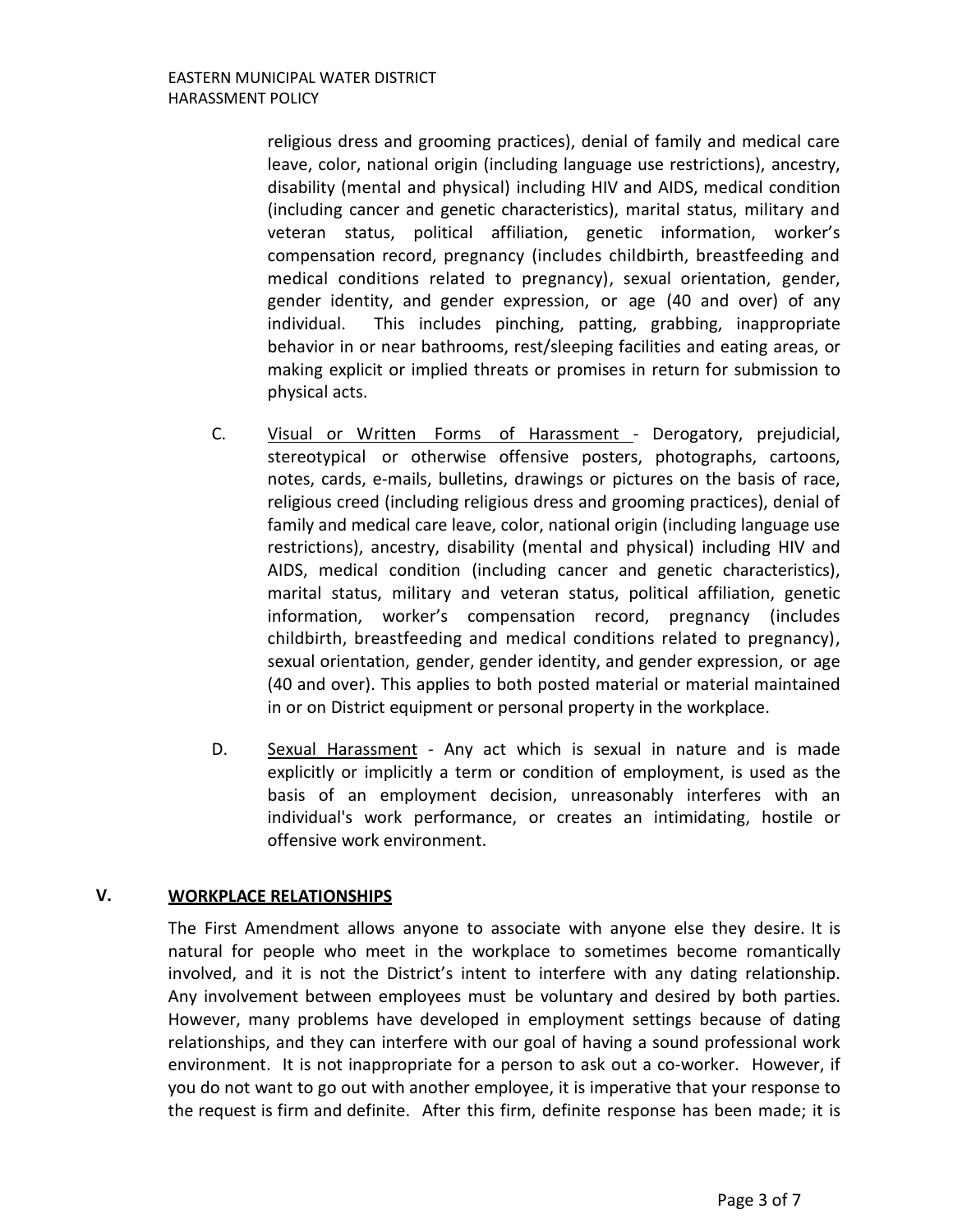inappropriate for the requesting party to make any further attempt to initiate a dating relationship. Repeated requests for a dating relationship constitute Sexual Harassment. It is also inappropriate for any relationship to interfere with normal work operations in any manner. Personnel who desire to become involved with someone in the workplace must be aware of the following guidelines.

- A. There shall be no dating activities on District time or District property.
- B. All behavior between employees shall be behavior conducive to a sound professional work environment at all times when on District property or on District time.
- C. Any relationship involving personnel at different levels in the chain of command (or where one party has functional supervision over another) shall be reported by the person of higher rank to his/her supervisor immediately. Failure to report this relationship is a violation of this policy. The manager receiving this information shall immediately contact the Human Resources Department and inform them of the relationship. Human Resources shall contact the General Manager and make recommendations to ensure that this relationship will not detract from a sound professional work environment. Such recommendations may include the transfer of either person to another unit at the District's sole discretion.

## **VI. COMPLAINT PROCEDURE**

A. Confrontation

If any person feels he/she is a victim of any form of harassment, this individual may voluntarily inform the person(s) participating in this behavior that he/she finds it offensive. This one-on-one confrontation has been demonstrated to be an effective way to end harassing behaviors. If the inappropriate behaviors do not stop, the offended employee can initiate either an informal or formal complaint as described below. Because confrontation is difficult for some people and because of the complex nature of harassment, employees are not required to confront an offending party prior to initiating this complaint procedure.

B. Informal Complaint

Any employee, client, contractor, customer or job applicant who believes he or she is a victim of discriminatory workplace harassment should make a complaint orally or in writing with any of the following:

- 1. Immediate supervisor
- 2. Any District supervisor, manager, or member of management
- 3. General Manager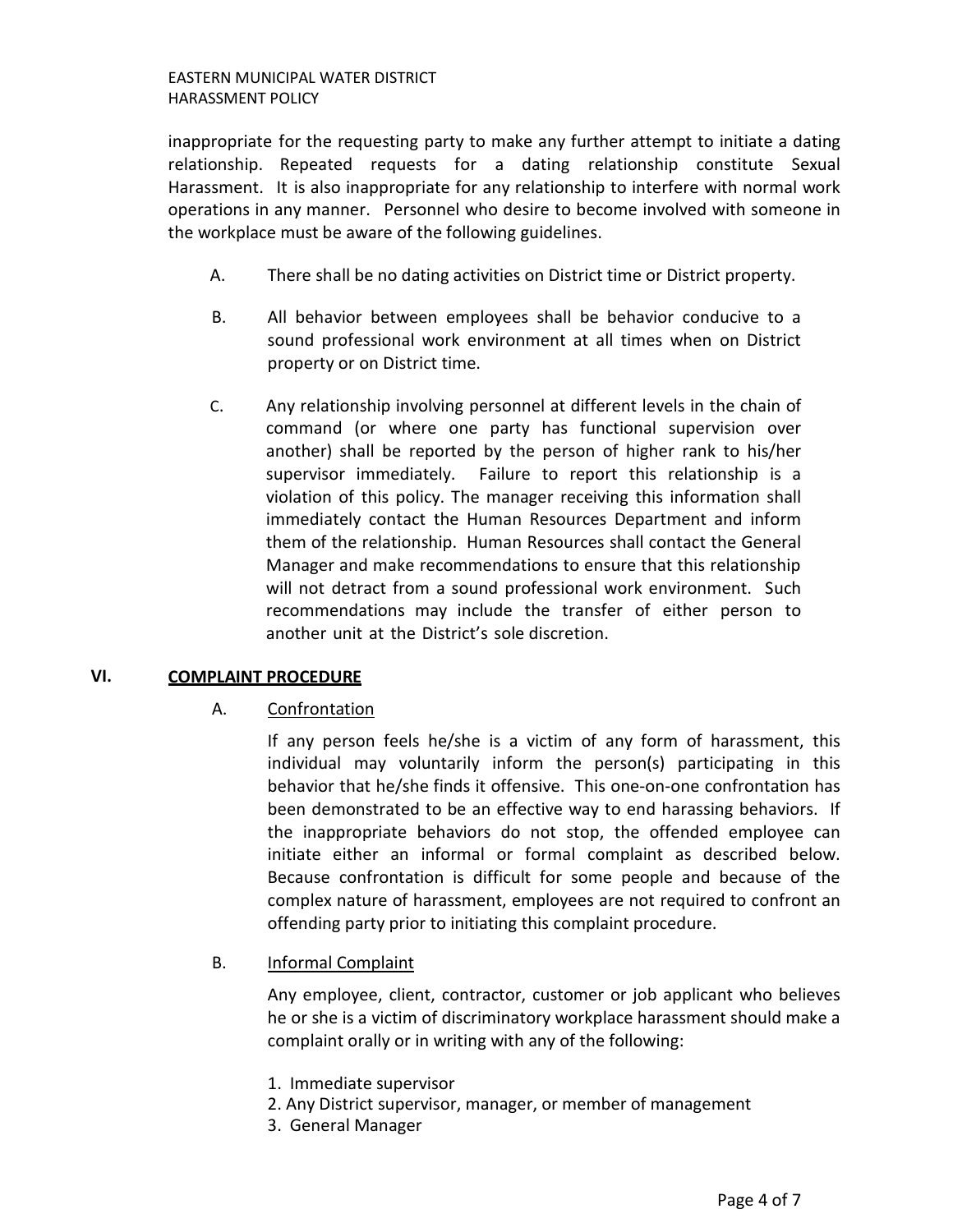#### 4. Director of Human Resources

Any supervisor, manager or member of management who observes inappropriate behavior or receives a harassment complaint shall notify the Director of Human Resources, General Manager or designee immediately.

An informal resolution will be attempted whenever appropriate. If the informal resolution process is unsuccessful, the complainant may direct a formal complaint to the Director of Human Resources, General Manager or designee.

## C. Preliminary Complaint

## 1. Filing of a Preliminary Complaint

Any employee, client, customer, contractor or applicant who alleges to be a victim of discriminatory workplace harassment should, within 30 calendar days of the alleged incident:

- a. Contact his/her supervisor, OR
- b. Contact the Director of Human Resources, OR
- c. Contact the General Manager or designee

This preliminary complaint can be verbal or written.

## 2. Time Extension

The Director of Human Resources, General Manager or designee may extend the time requirements set forth in this procedure when it is determined that it is in the best interests of fairness and justice to the parties involved.

## 3. Review of Preliminary Complaint

Upon notification of a harassment complaint, the supervisor, Director of Human Resources, General Manager, or designee shall conduct an initial investigation to make a preliminary determination as to whether there is any merit to the complaint. Regardless of merit, however, the supervisor, Director of Human Resources, General Manager and/or designee may still meet with the parties involved in an attempt to conciliate the complaint or conflict between the parties. The District may, at its discretion, utilize a neutral third-party investigator to address harassment allegations.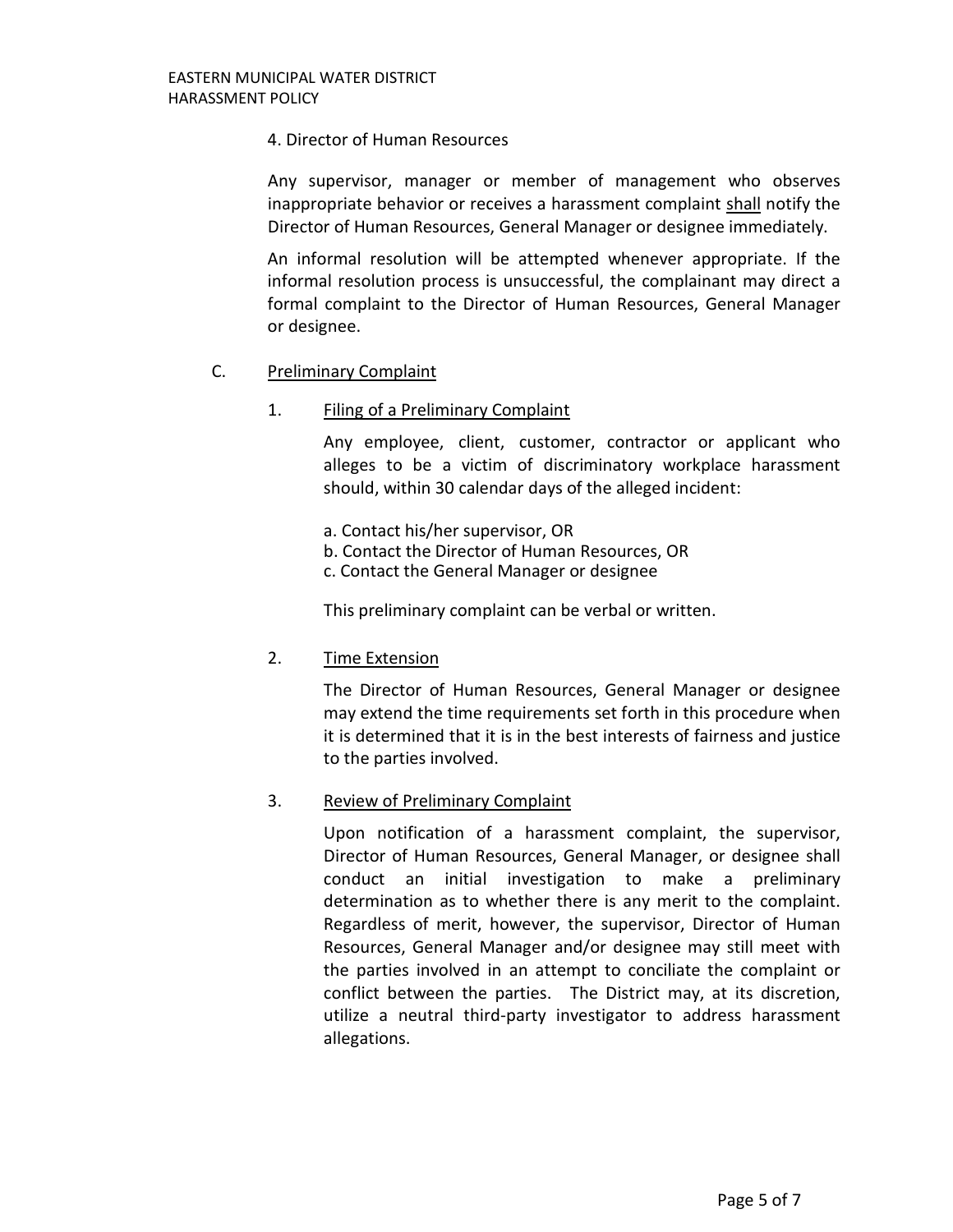# **B. Formal Complaint**

If after an initial investigation is conducted, there is no resolution and/or no conciliation of the preliminary complaint, a formal written complaint can be filed by the complainant. The Human Resources Department will issue a Discriminatory Workplace Harassment Form to the complainant. This form shall be completed, signed and returned to the Director of Human Resources who will notify the General Manager or designee immediately.

Upon receipt of the formal written complaint, the Director of Human Resources or designee will initiate a formal investigation. As part of this investigation the Director of Human Resources or designee will contact the alleged harasser(s) who will be informed of the basis of the complaint, will be given a copy of the Form, and will be provided an opportunity to respond. The response shall be in writing, addressed to the Director of Human Resources or designee, and received by the Director of Human Resources or designee within ten (10) calendar days after being notified of the complaint.

## Review of Response and Findings

Upon receipt of the response, the Director of Human Resources or designee may further investigate the formal complaint. Such investigation may include interviews with the complainant, the accused harasser(s), and any other persons determined by the Director of Human Resources or designee to possibly have relevant knowledge concerning the complaint. This may include victims of similar conduct.

Factual information gathered through the investigation will be reviewed by the General Manager or designee, who will determine whether the alleged conduct constitutes harassment, giving consideration to all factual information, the totality of the circumstances including the nature of the verbal, physical, visual or sexual conduct and the context in which the alleged incident(s) occurred.

The results of the investigation and the determination by the General Manager as to whether harassment occurred shall be final and binding.

## **VII. DISCIPLINARY ACTION**

If harassment is determined to have occurred, the General Manager or designee shall take prompt and effective remedial action against the harasser. The action will be commensurate with the severity of the offense, up to and including discharge from